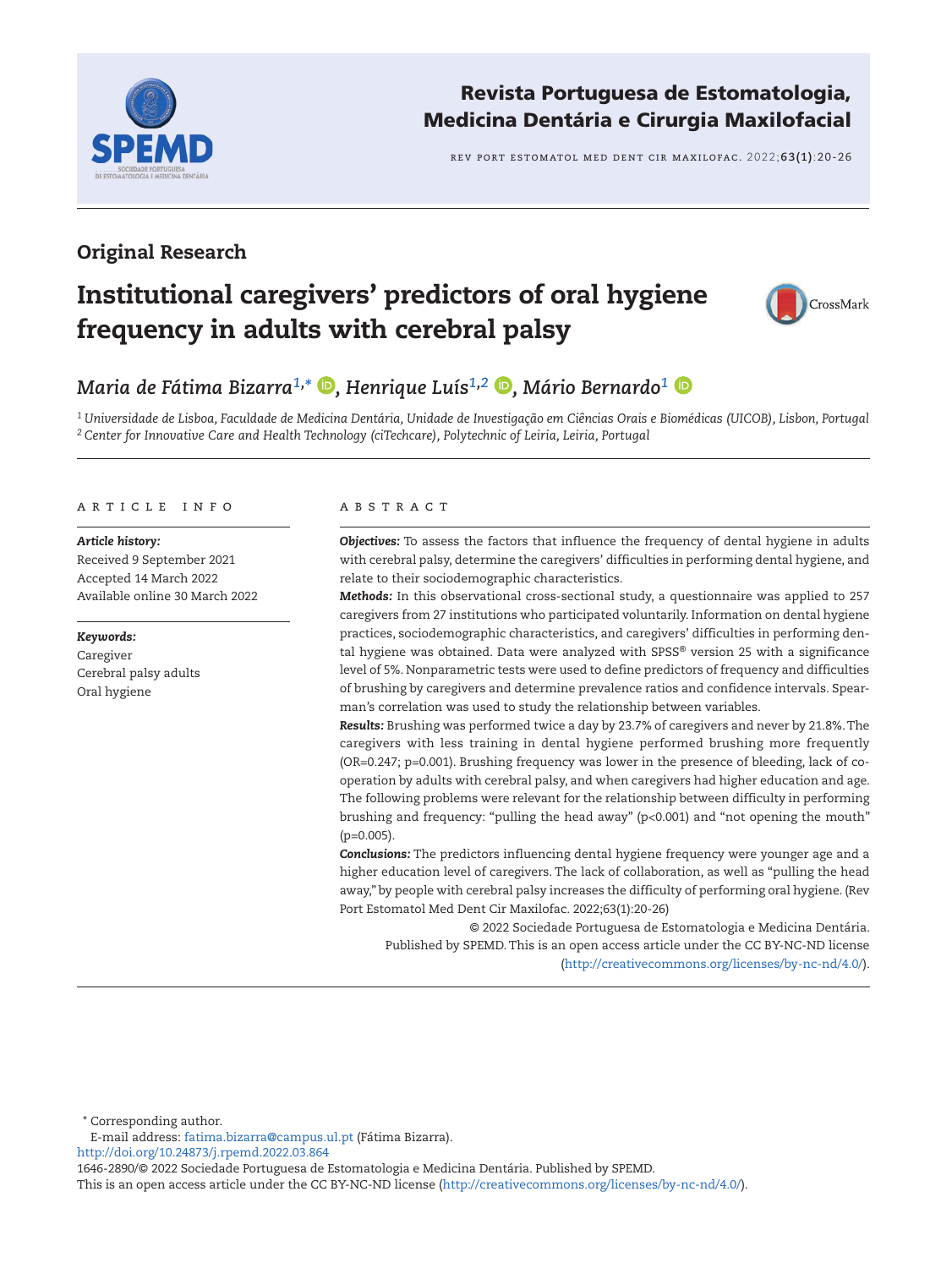#### Preditores dos cuidadores institucionais na frequência de higiene oral em adultos com paralisia cerebral

r e s u m o

*Objetivos:* Avaliar fatores que influenciam a frequência da higiene oral de adultos com paralisia cerebral, determinar dificuldades dos cuidadores na realização da higiene oral e relacionar com suas características sociodemográficas.

*Métodos:* Neste estudo observacional e transversal, foi aplicado um questionário a 257 cuidadores, de 27 instituições, que participaram voluntariamente. Obtiveram-se informações sobre práticas de higiene oral, características sociodemográficas e dificuldades dos cuidadores na sua realização. Os dados foram analisados com o SPSS® versão 25 com um nível de significância de 5%. Testes não paramétricos foram utilizados para determinar preditores de frequência e dificuldades de escovagem pelos prestadores de cuidados e calcular rácios de prevalência e intervalos de confiança. A correlação de Spearman foi utilizada para o estudo da relação entre as variáveis.

*Resultados:* A escovagem bidiária foi realizada por 23,7% dos cuidadores e 21,8% nunca a realiza. Os cuidadores com menor formação em higiene oral realizavam a escovagem com maior frequência (OR=0,247; p=0,001) A frequência de escovagem era menor na presença de hemorragia, na falta de colaboração dos adultos com paralisia cerebral e quando os cuidadores tinham maior escolaridade e idade. Na relação entre a dificuldade na realização da escovagem e frequência verificou-se que "afastar a cabeça" (p<0,001) e "não abrir a boca" (p=0,005) eram relevantes.

*Conclusões:* Os preditores que influenciaram a frequência da higiene oral foram uma menor idade e uma maior escolaridade dos cuidadores. A falta de colaboração, bem como o "afastar a cabeça", das pessoas com paralisia cerebral aumenta a dificuldade da realização da higiene oral. (Rev Port Estomatol Med Dent Cir Maxilofac. 2022;63(1):20-26)

© 2022 Sociedade Portuguesa de Estomatologia e Medicina Dentária. Publicado por SPEMD. Este é um artigo Open Access sob uma licença CC BY-NC-ND [\(http://creativecommons.org/licenses/by-nc-nd/4.0/\)](http://creativecommons.org/licenses/by-nc-nd/4.0/).

#### Introduction

The literature shows that institutionalized people have worse levels of oral health, perhaps due to having major disabilities and/or greater dependence. On the other hand, over the last years, the number of institutionalized people has increased, mainly due to the increase in life expectancy. For many, institutions represent their "home," and it is these institutions' responsibility to ensure the provision of basic needs and an adequate quality of life to these individuals. Thus, caregivers are vital to meeting this institutional goal, of which oral health maintenance is an integral part and should be kept in mind.

Oral health promotion programs with hands-on intervention have a positive impact on caregivers' knowledge and, consequently, on dental plaque index reduction in people with disabilities. Studies report a reduction in plaque rates in special needs patients when caregivers are professionally trained and supervise brushing practice.<sup>[1-](#page-5-0)[3](#page-5-1)</sup>

A project developed in adults with cerebral palsy (CP) concluded that the highest percentage of dental plaque reduction was related to improved brushing techniques performed by caregivers in the initial phase of the project intervention when the motivation and novelty effect were greatest.<sup>2</sup> Also, the caregiver's professional experience may be important for performing daily oral hygiene. It was evidenced that caregivers

who provide oral care to dependent persons for more than two years are more effective in providing oral hygiene care.<sup>3,[4](#page-5-3)</sup>

The caregivers' motivation and level of information are related to the institution's size, the average age of the institutionalized individuals, and their degree of dependence.<sup>5</sup> The same was verified in a study conducted in institutions in the district of Lisbon, where caregivers in smaller institutions with in-house staff were more motivated.[6](#page-5-5)

People with CP, due to physical disability, spasticity, and other associated problems, are partially or totally dependent on others to perform effective tooth brushing since this requires hand motor skills and muscle coordination[.7](#page-5-6) Caregivers have greater difficulty when the individual does not open their mouth, bites the toothbrush, or refuses oral hygiene care.<sup>8</sup>

A systematic review on the effectiveness of health education interventions for long-term caregivers showed that there was little information on this topic, revealing a lack of evidence on the most effective type of intervention. However, teaching with demonstration and practice training has positive effects on caregivers' knowledge and skills, as well as on the improvement of residents' dental hygiene.<sup>9</sup>

Considering the need for knowledge mentioned above, this study aimed to evaluate the factors that influence the frequency of oral hygiene performed by caregivers in institutionalized adults with CP; determine the caregivers' difficulties in brush-

#### *Palavras-chave:*

Cuidadores Adultos com paralisia cerebral Higiene oral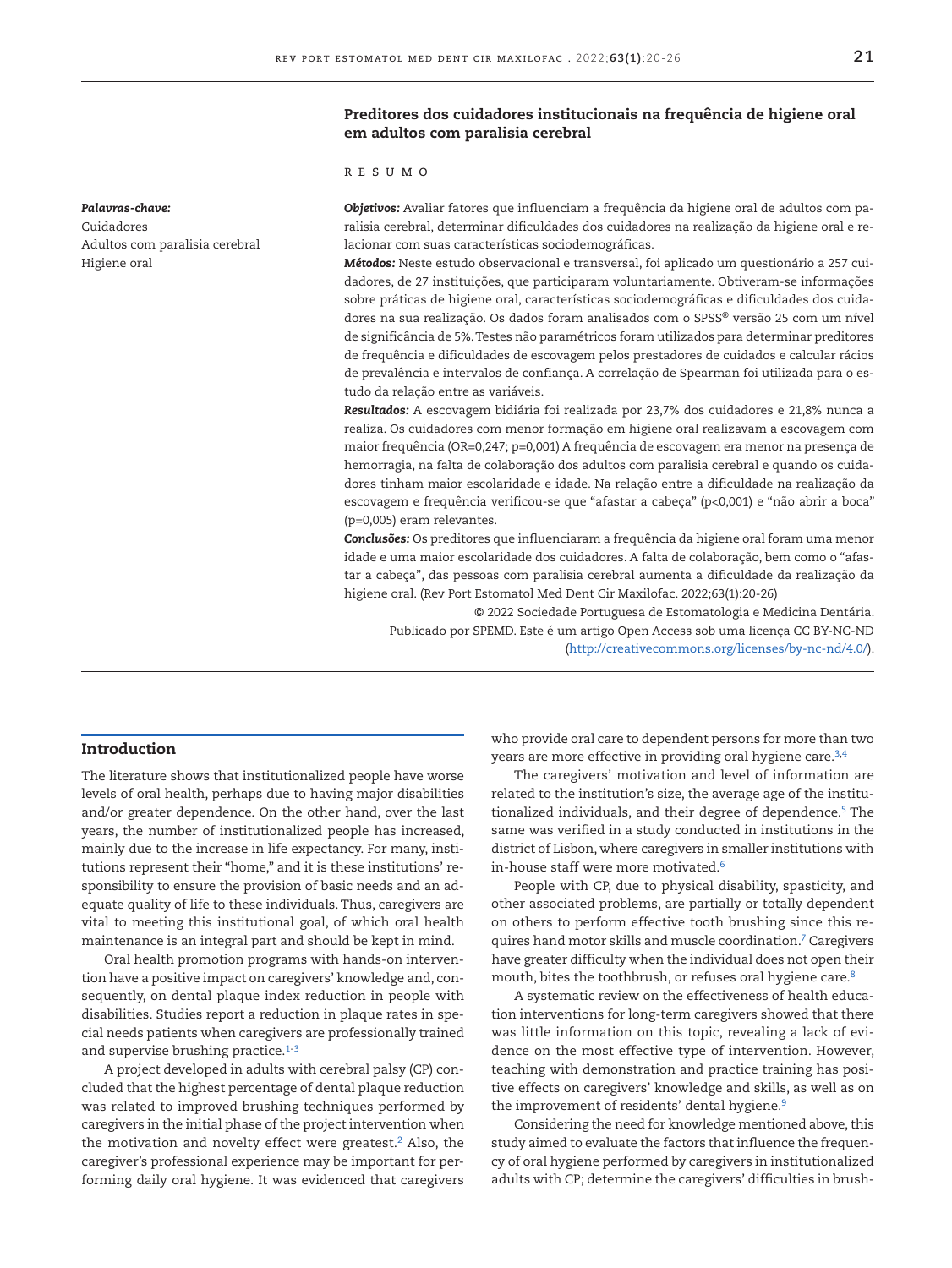ing adults with CP; relate the difficulties and frequency of oral hygiene performed by caregivers with their sociodemographic characteristics.

#### Material and Methods

This observational cross-sectional study was conducted by applying a questionnaire addressed to caregivers of institutions that give support to adults with CP. The study was approved by the Ethics Committee of the Faculty of Dental Medicine of the University of Lisbon.

The target population was composed of 294 caregivers for people with CP only, belonging to 27 institutions of the Lisbon district with similar organizational structure, all non-profit and none private. All caregivers (n=257) working at the above-mentioned institutions for more than 6 months with people with special needs that agreed to participate in the study were included. These institutions do not specifically allocate the most difficult individuals to the most experienced caregivers.

The questionnaire applied to the caregivers was based on the first author's community practice throughout her professional career in institutions for people with special needs. This questionnaire was created for this study and pre-tested in an institution in the outskirts of Lisbon for validation, whose feedback resulted in necessary language adjustments. It consisted of a self-completion document composed of: three questions on the caregivers' sociodemographic status; two questions on the caregivers' work characterization; six closed-ended questions and four open-ended questions about the caregiver's oral hygiene performance, the difficulties encountered, training in oral health, and training needs.

The caregivers were informed by the directors of the institutions about the study's objectives and made aware of the importance of their participation, emphasizing its anonymous and voluntary nature. The caregivers who were willing to collaborate signed the informed consent. Then, the questionnaire was distributed to the caregivers, who, after its completion, placed it inside a closed box in a pre-defined location, assuring anonymity. The period indicated for the return of the completed questionnaire was four weeks so that all caregivers had enough time to complete it, despite time-off, leaves, and vacations.

The data collected was analyzed using SPSS® (Statistical Package for Social Sciences), version 25. Non-parametric tests, such as the chi-square test, the Mann-Whitney test, and logistic regression, were used to determine the predictors of frequency and difficulties of brushing (forward stepwise regression method) by caregivers and calculate the prevalence ratios and confidence intervals. The Spearman's correlation coefficient was performed to look for a correlation between two variables when the variables' information was defined on a nominal or ordinal scale. A 5% significance level was used for all tests.

#### Results

A total of 294 questionnaires were distributed, varying between two and 24 per institution, and the response rate was 87.4%. The voluntary participants consisted of 257 caregivers, who were mostly female (n=224; 87.2%) and had a mean age of 41.33 (±10.8) years (min.=21, max.=66). The 9th and 12th grades were the most mentioned levels of education (67.8% n=174). The participants had been working with people with disabilities for an average of 12 years (±9.6) (min.=1, max.=38) and were responsible for the dental hygiene of an average of nine people (±6.8).

Statistically significant weak negative correlations were found between the frequency of caregivers' brushing and caregivers' age (p=0.013) and the frequency of caregivers' brushing and the number of years of work (p<0.001), indicating that younger caregivers with fewer years of work with disabled individuals performed teeth brushing more frequently. Statistically significant relationships were also found between brushing frequency and education, as the better the education, the more frequent the brushing (p=0.001), and between brushing frequency and the number of caregivers doing the brushing (p<0.001), with the higher the number of caregivers in the institution, the higher the frequency of tooth brushing, with weak positive correlations.

The main barriers to dental hygiene routines reported by caregivers were lack of cooperation from users for 25.5% and lack of time to perform dental hygiene routines for 18.1%.

Regarding the reported frequency of brushing performed by caregivers in the institution, 21.8% (n=56) never brushed, slightly more than half (54.5%, n=140) brushed once a day, and 23.7% (n=61) brushed two or more times a day. The probability of brushing less than twice a day was lower in higher educated caregivers (9th grade=-1.183, p=0.023; 12th grade=-1.257, p=0.027; university=-1.782, p=0.008) and younger caregivers.

The odds ratio of the lower-order classes (brushing less than twice a day), relative to the reference class (brushing twice a day), increased when individuals felt they had insufficient training (e-(-1.395) =0.247); i.e., the caregivers who felt they had less training in dental hygiene performed brushing more frequently (OR=0.247; p=0.001). The noncooperation of people with CP (e-(-0.836) =0.433; OR=0.433; p=0.033) and the difficulty due to "bleeding" (e-(-0.833) =2.300; OR=2.300; p=0.026) translated into a lower likelihood of brushing teeth two or more times a day ([Table 1\)](#page-3-0). Caregivers reported that the biggest obstacles in brushing were difficulty opening the mouth (65%; n=162), gnawing on the toothbrush (59.9%; n=149), and swallowing the toothpaste (53.7%; n=136) [\(Figure 1](#page-3-1)).

The forward stepwise regression method retained the variable "has training in oral health," which explained 54% (Nagelkerke  $R^2$ =0.054) of the caregivers' brushing difficulties (OR=3.360; p=0.050), with caregivers with more training having greater brushing difficulties. The most frequently reported difficulties were difficulty opening the mouth (n=167), gnawing the toothbrush (n=154), swallowing the paste (n=138), and pulling the head away (n=82). These difficulties conditioned the frequency of brushing, and most of them only brushed once a day. Among the different variables studied, only pulling the head away (p<0.001) and not opening the mouth (p=0.005) showed statistical significance ([Table 2\)](#page-3-2) for brushing difficulty.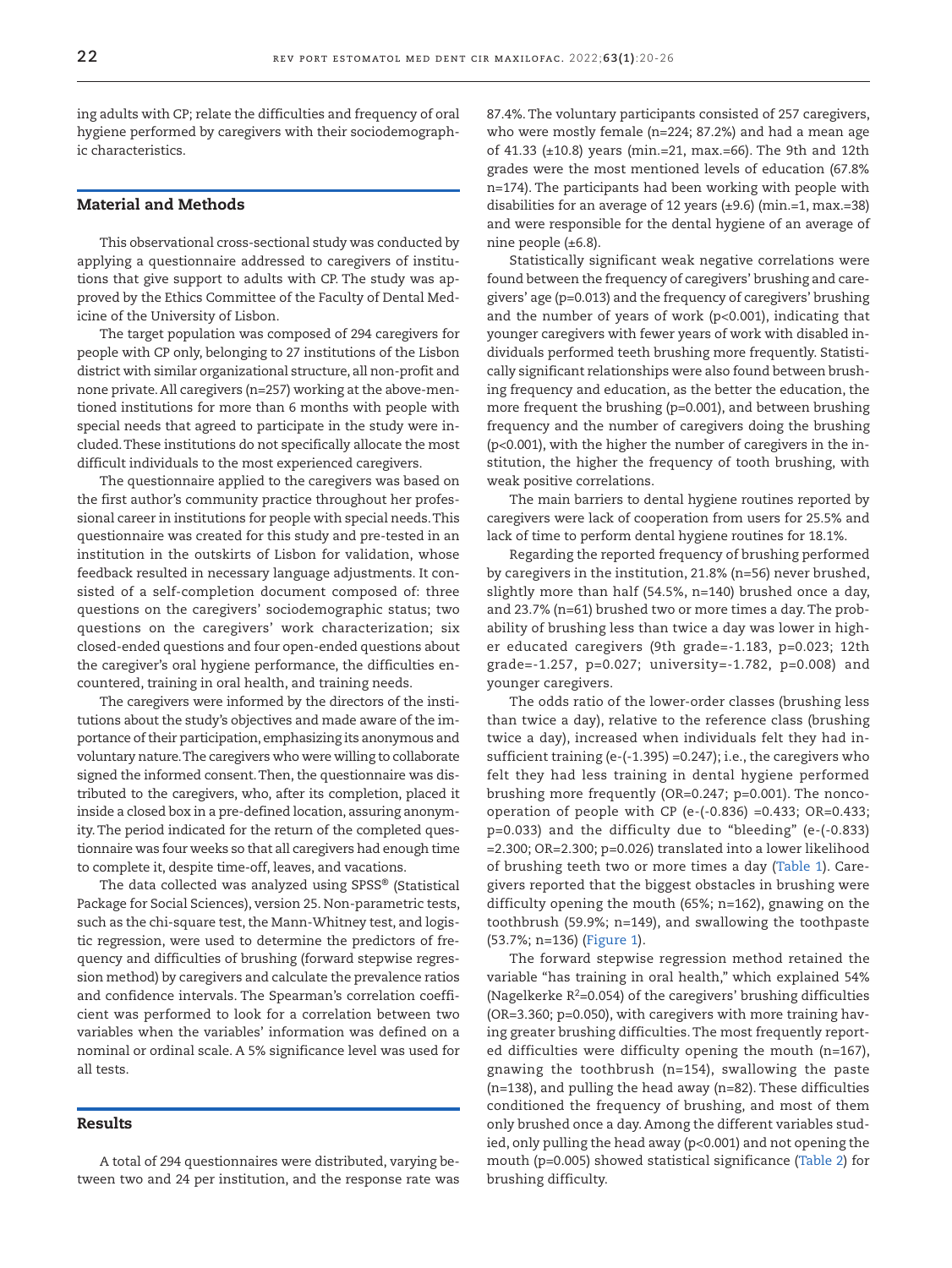

#### <span id="page-3-1"></span><span id="page-3-0"></span>Table 1. Predictors for brushing frequency by education, age group, training, cooperation, and difficulty.

|                                  | Estimate <b>b</b> | <b>Standard</b><br>deviation | p-value | Odds ratio | Confidence<br>interval |
|----------------------------------|-------------------|------------------------------|---------|------------|------------------------|
| <b>Brushing frequency</b>        |                   |                              |         |            |                        |
| Never                            | 9.345             | 2965.582                     | 0.997   | 36.789     | -5803.0; 5821.7        |
| 1x/day                           | 10.934            | 2965.582                     | 0.997   | 45.123     | -5801.4; 5823.3        |
| <b>Education level</b>           |                   |                              |         |            |                        |
| University                       | $-1.782$          | 0.675                        | 0.008   | 0.168      | $-3.104; -0.459$       |
| 12th grade                       | $-1.257$          | 0.569                        | 0.027   | 0.284      | $-2.372; -0.142$       |
| 9th grade                        | $-1.183$          | 0.519                        | 0.023   | 0.306      | $-2.201; -0.165$       |
| Age group                        |                   |                              |         |            |                        |
| $20 - 29$                        | 2.55              | 0.906                        | 0.005   | 12.807     | 0.775; 4.325           |
| $30 - 39$                        | 2.376             | 0.828                        | 0.004   | 10.761     | 0.752; 3.999           |
| 40-49                            | 1.876             | 0.759                        | 0.013   | 6.527      | 0.388; 3.365           |
| $50 - 59$                        | 1.846             | 0.797                        | 0.021   | 6.334      | 0.283; 3.409           |
| <b>Insufficient training</b>     | $-1.395$          | 0.377                        | 0.001   | 0.247      | $-2.135; -0.655$       |
| Good cooperation                 | $-0.836$          | 0.393                        | 0.033   | 0.433      | $-1.607; -0.066$       |
| Difficulty (other than bleeding) | 0.833             | 0.375                        | 0.026   | 2.300      | 0.098; 1.567           |

Adjusted ordinal logistic regression model, with Probit function (variables: education, age, training, motivation, and difficulty)

### <span id="page-3-2"></span>Table 2. Analysis of the difficulties in brushing by their frequency.

| Difficulties in brushing |                          |                    |                           |                |             |
|--------------------------|--------------------------|--------------------|---------------------------|----------------|-------------|
|                          | Seldom/Never<br>$n (\%)$ | 1x/day<br>$n (\%)$ | $\geq$ 2x/day<br>$n (\%)$ | Total<br>n (%) | p-value     |
| Pulling the head away    | 2(2.4)                   | 54 (65.9)          | 26(31.7)                  | 82 (100)       | $< 0.001**$ |
| Not opening their mouth  | 26(15.6)                 | 90 (53.9)          | 51(30.5)                  | 167 (100)      | $0.005*$    |
| Swallowing the paste     | 21(15.2)                 | 75 (54.3)          | 42 (30.4)                 | 138 (100)      | 0.203       |
| Bleeding gums            | 16(15.1)                 | 64 (60.4)          | 26 (24.5)                 | 106 (100)      | 0.788       |
| Impulsing the tongue     | 15 (24.6)                | 30(49.2)           | 16 (26.2)                 | 6(100)         | 0.080       |
| Biting the brush         | 21(13.6)                 | 86 (55.8)          | 47 (30.5)                 | 154 (100)      | 0.080       |
| Rejecting brushing       | 9(13.4)                  | 41 (61.2)          | 17 (25.4)                 | 67 (100)       | 0.760       |
| Other                    | 2(16.6)                  | 9(75)              | 1(8.3)                    | 12 (100)       | 0.619       |

Pearson's chi-square statistical test of independence (significance: \*p<0.005;\*\*p<0.001).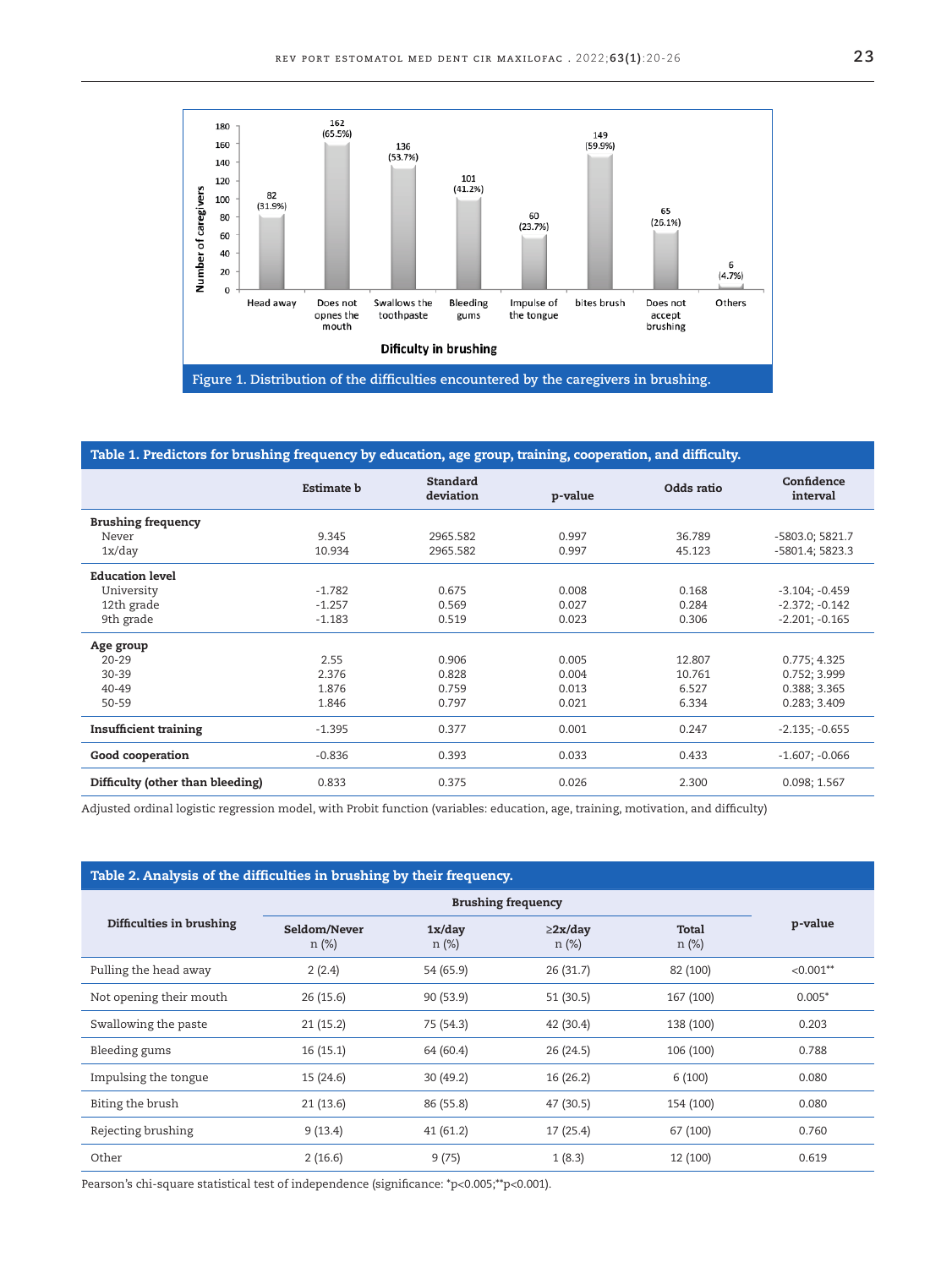#### Discussion

In the present study, only 12.5% of the respondents were male. The sample imbalance was justified for being a job usually performed by women, an indicator similar to that found in other national studies.<sup>10-13</sup> However, quite different from the data obtained in the United States of America (USA), where 73% of the caregivers were male.<sup>[4](#page-5-3)</sup>

The caregivers' working time in institutions with people with special needs averaged 12 years, with 30% working for more than 16 years. These data are similar to those obtained in national studies $11-13$  $11-13$  but different from those of a USA study (mean=3.3 years). $4$  According to the latter study, $4$  caregivers who had worked for more than 2 years felt more comfortable performing dental hygiene than those who had worked for less time.

A greater experience by the caregivers also provides greater confidence and comfort for people with special needs, indicating that, ideally, there should not be a high turnover of caregivers. Time and continuity with the same staff are necessary for building a better relationship and making caregivers aware of the special needs of people with dependence.<sup>[14](#page-5-12)</sup> In the present study, it was possible to see that the longer the caregiver worked in the institution, the less they toothbrushed; in fact, we found that younger caregivers with fewer years of work with disabled individuals performed teeth brushing more frequently.

The caregivers were responsible for an average of nine people, to whom they provided dental hygiene care. The average number defined by the Portuguese legislation is one direct action helper for eight residents during the daytime.<sup>15</sup> In the national studies consulted, the values were similar or higher than those obtained in this study, $11-13$  $11-13$  while they were always lower in international studies.<sup>[4,](#page-5-3)[12](#page-5-14),[16](#page-5-15),[17](#page-5-16)</sup>

Caregivers are essential for the oral health of people with CP, especially those dependent on the care by others to maintain adequate levels of dental hygiene. Most caregivers (58.3%) reported brushing the teeth of the people in their charge at least once a day. Some studies in institutions for people with special needs indicate similar values, $18,19$  but others have found higher percentages.<sup>[20](#page-5-19),[21](#page-5-20)</sup>

The main obstacle indicated in this study for not performing toothbrushing was the lack of cooperation from people with CP. This result is in line with those of other studies, which pointed out that when residents offer greater resistance to dental hygiene care, they tend not to receive regular care from caregivers.<sup>20,[22](#page-5-21)</sup>

Caregivers also mentioned a lack of time to brush (18.1%), which may be related to the high number of dependent people in these institutions. In fact, several studies indicate the lack of time as a factor for not performing dental hygiene.<sup>[8](#page-5-7)[,23](#page-5-22)[,24](#page-6-0)</sup> However, only two to three minutes are needed for brushing[.25](#page-6-1) Thus, if each caregiver is in charge of ten individuals, only 30 minutes are needed in each shift.

This study found that caregivers who had worked for less than 15 years performed brushing more frequently than caregivers who had worked for more years. This finding may be due to the advanced age of the latter and the saturation of this job since we found that higher educated and younger caregiv-

ers provide better toothbrush frequency. However, one study reported the opposite: caregivers who had worked for more years were more effective in providing care to people with dependence[.4](#page-5-3)

Some studies point out that brushing can be an invasive procedure, making it difficult. Furthermore, it is natural that institutional or family caregivers are afraid of being bit-ten.<sup>[17](#page-5-16),[22](#page-5-21),27</sup> This activity is considered painful, unpleasant, and mentally pointed out as the most irritating task to perform to dependent persons.<sup>18</sup> Working in the oral cavity of others presents a psychological difficulty, and one feels reluctance in this intervention, despite the need to deal with other hygienic care of dependent people.<sup>23</sup> However, this study did not find this situation, possibly because the caregivers had worked for some time with the same disabled individuals, having a closer and more comfortable relationship with them.

For most caregivers, the major difficulties highlighted were "difficulty opening the mouth," "gnawing the toothbrush," "swallowing the toothpaste," and "pulling the head away". Sev-eral studies report similar difficulties.<sup>2[,8](#page-5-7),[9](#page-5-8),26</sup> Also, the presence of bleeding during tooth brushing contributes to brushing interruption since caregivers are sometimes frightened and afraid of hurting[.25](#page-6-1)

Educational interventions can improve the caregivers' ability to monitor and perform dental hygiene practices on resi-dents,<sup>15</sup> having a positive impact on clinical outcomes.<sup>2,[24](#page-6-0),[28](#page-6-4)</sup> However, these improvements are short-term.<sup>[23,](#page-5-22)29</sup> In the present study, the caregivers who had more training were the ones who reported feeling more difficulty in performing brushing, which may result from being more aware of the importance of a correct technique and being unable to perform dental hygiene correctly.

The present study had some limitations, such as the disparate number of caregivers surveyed in each institution and having a convenience sample since it is limited only to the district of Lisbon. Also, some institutions are not only for people with CP, and the characteristics of other disabilities may have influenced the caregivers. Another limitation found in some institutions was the time delay for collecting the questionnaires since, due to the shift schedules of most caregivers, some institutions took a long time to collect all the questionnaires.

Another limitation of this study is the difficulty of finding European articles on some parameters of this theme. This difficulty reinforces the relevance of this study because it fills a gap in the European scientific literature.

#### Conclusions

The frequency of dental hygiene in institutions for adults with CP may be influenced by the sociodemographic characteristics of caregivers since a younger age and a higher level of education of the caregiver increased the frequency of oral care to the people with CP. The caregivers reported that brushing was more difficult when the individuals with CP did not cooperate, namely, when they made it difficult to insert the toothbrush in the mouth, swallowed the toothpaste, and pulled the head away.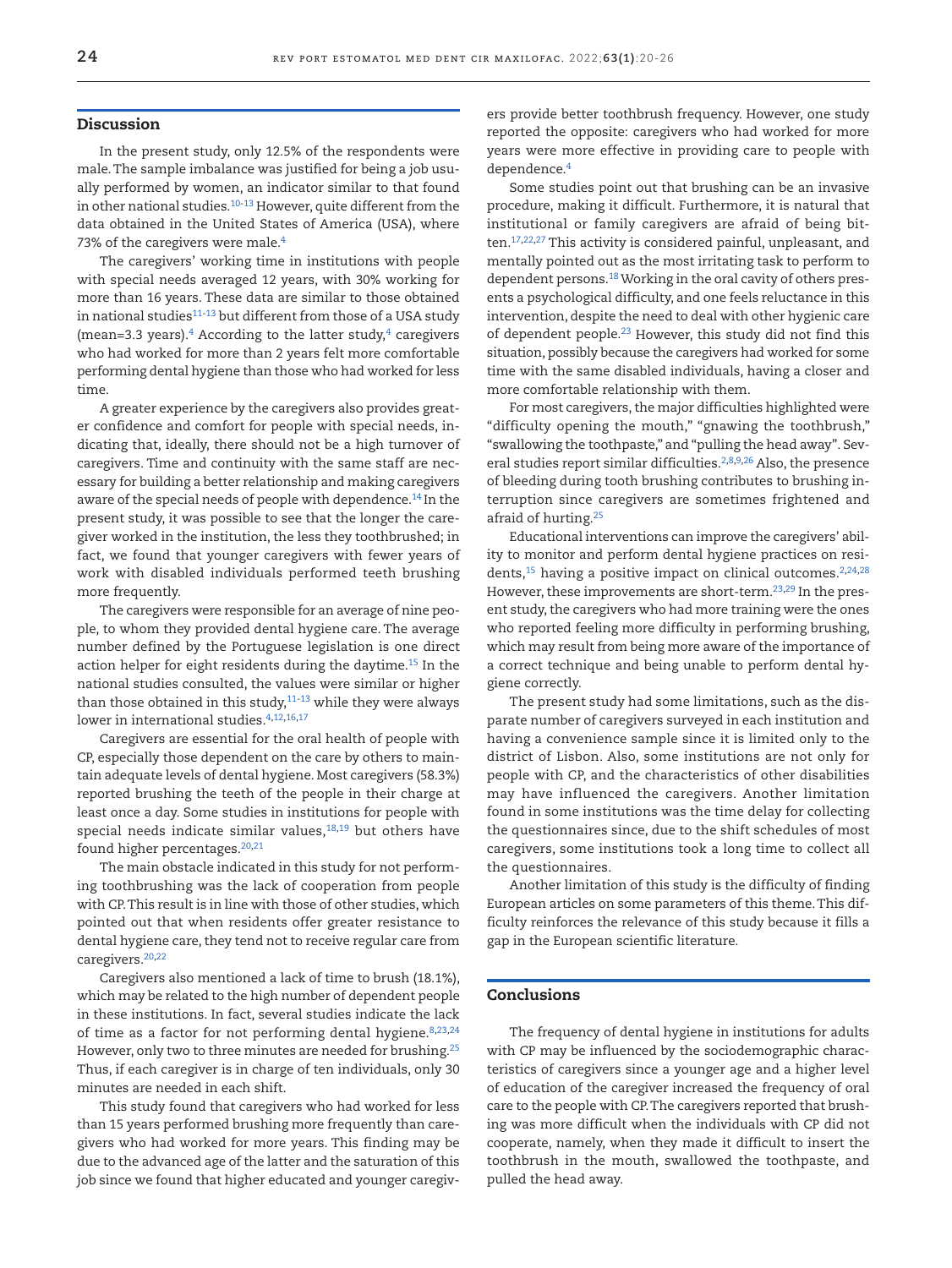### Conflict of interest

The authors have no conflicts of interest to declare.

#### Ethical disclosures

Protection of human and animal subjects. The authors declare that the procedures followed were in accordance with the regulations of the relevant clinical research ethics committee and with those of the Code of Ethics of the World Medical Association (Declaration of Helsinki).

Confidentiality of data. The authors declare that no patient data appear in this article.

Right to privacy and informed consent. The authors have obtained the written informed consent of the patients or subjects mentioned in the article. The corresponding author is in possession of this document.

#### CREDIT AUTHORSHIP CONTRIBUTION STATEMENT

Fátima Bizarra: Conceptualization, Data Curation, Investigation, Methodology, Project administration, Resources, Visualization, Writing – original draft, Writing – review & editing. Henrique Luis: Conceptualization, Data Curation, Methodology, Project administration, Resources, Supervision, Visualization, Writing - original draft, Writing - review & editing. Mário Bernardo: Conceptualization, Data Curation, Methodology, Project administration, Resources, Supervision, Visualization, Writing – original draft, Writing – review & editing.

#### **ORCID**

Maria de Fátima Bizarra 10 [0000-0003-2186-0563](https://orcid.org/0000-0003-2186-0563) Henrique Luís (D [0000-0002-1092-7825](https://orcid.org/0000-0002-1092-7825) Mário Bernardo <sup>1</sup>D [0000-0002-9204-7230](https://orcid.org/0000-0002-9204-7230)

#### references

- <span id="page-5-0"></span>1. Glassman P, Miller CE. Effect of preventive dentistry training program for caregivers in community facilities on caregiver and client behavior and client oral hygiene. N Y State Dent J. 2006;72:38-46.
- <span id="page-5-2"></span>2. [Bizarra MF, Graça SR. Short-Term Impact of an Oral Health](https://doi.org/10.1111/scd.12431)  [Program in adults with Cerebral Palsy. Spec Care Dentist.](https://doi.org/10.1111/scd.12431)  [2020:40:26-34.](https://doi.org/10.1111/scd.12431)
- <span id="page-5-1"></span>3. [Wilson NJ, Lin Z, Vilalarosa A, Lewis P, Philip P, Sumar B,](https://doi.org/10.1186/s12889-019-7863-1)  [George A. Countering the poor oral health of people with](https://doi.org/10.1186/s12889-019-7863-1)  [intellectual and developmental disability: a scoping](https://doi.org/10.1186/s12889-019-7863-1)  [literature review. BMC Public Health. 2019;19:1530.](https://doi.org/10.1186/s12889-019-7863-1)
- <span id="page-5-3"></span>4. [Jobman KJ, Weber-Gasparoni K, Ettinger RL, Qian F.](https://doi.org/10.1111/j.1754-4505.2012.00250.x)  [Caregivers' perceived comfort regarding oral care delivery in](https://doi.org/10.1111/j.1754-4505.2012.00250.x)  [group homes: a pilot study. Spec Care Dentist. 2012;32:90-8.](https://doi.org/10.1111/j.1754-4505.2012.00250.x)
- <span id="page-5-4"></span>5. Vanobbergen JN, De Visschere LM. Factors contributing to the variation in oral hygiene practices and facilities in long-term care institutions for the elderly. Community Dent Health. 2005;22:260-5.
- <span id="page-5-5"></span>6. Bizarra MF. Oral Health in Disability – Evaluation of the implementation of a community program. In Almeida CM, Barros L, Costa IC. Oral Health Promotion. Contributos para a organização e aplicação de programas. 1st ed. Lisboa: Coisas de Ler Edições Lda, 2010.
- <span id="page-5-6"></span>7. [Subasi F, Mumcu G, Koksal L, Cimilli H, Bitlis D. Factors](https://doi.org/10.1111/j.1442-200X.2007.02445.x)  [affecting oral health habits among children with cerebral](https://doi.org/10.1111/j.1442-200X.2007.02445.x)  [palsy: Pilot study. Pediatric Inter. 2007;49:853-7.](https://doi.org/10.1111/j.1442-200X.2007.02445.x)
- <span id="page-5-7"></span>8. [Pradhan A, Slade GD, Spencer AJ. Access to dental care](https://doi.org/10.1111/j.1834-7819.2009.01120.x)  [among adults with physical and intellectual disabilities:](https://doi.org/10.1111/j.1834-7819.2009.01120.x)  [residence factors. Aust Dental J. 2009;54:201-11.](https://doi.org/10.1111/j.1834-7819.2009.01120.x)
- <span id="page-5-8"></span>9. [McGilton KS, Boscart V, Fox M, Sidani S, Rochon E, Sorin-](https://doi.org/10.1111/j.1741-6787.2009.00155.x)[Peters R. A systematic review of the effective ness of](https://doi.org/10.1111/j.1741-6787.2009.00155.x)  [communication interventions for health care providers](https://doi.org/10.1111/j.1741-6787.2009.00155.x)  [caring for patients in residential care settings. Worldviews](https://doi.org/10.1111/j.1741-6787.2009.00155.x)  [Evid Based Nurs. 2009;6:149-59.](https://doi.org/10.1111/j.1741-6787.2009.00155.x)
- <span id="page-5-9"></span>10. Hunting CM. Vulnerability to job stress and quality of life at work. Estudo empírico numa amostra de profissionais de suporte direto/as formais de pessoas portadores de deficiência (Master's dissertation in Social and Organizational Psychology). Leiria: ISLA, 2013.
- <span id="page-5-11"></span>11. Graça SMR. Oral health of elderly residents in nursing homes in the municipality of Vila Franca de Xira. (Doctoral Thesis). Lisboa: FMDUL, 2014.
- <span id="page-5-14"></span>12. Ribeiro MTF, Ferreira RC, Ferreira EF, Magalhães CS, Moreira AN. Profile of direct support professionals of the elderly in long-stay institutions in Belo Horizonte. Ciência Saúde Coletiva. 2008;13:1285-92.
- <span id="page-5-10"></span>13. Batista NRF. Difficulty of the formal caregiver of dependent persons at home. (Master's dissertation). Coimbra: Nursing School of Coimbra, 2012.
- <span id="page-5-12"></span>14. [Cumella S, Ransford N, Lyons J, Burnham H. Needs for oral](https://doi.org/10.1046/j.1365-2788.2000.00252.x)  [care among people with intellectual disability not in contact](https://doi.org/10.1046/j.1365-2788.2000.00252.x)  [with Community Dental Services. J Intellect Disabil Res.](https://doi.org/10.1046/j.1365-2788.2000.00252.x)  [2000;44:45-52.](https://doi.org/10.1046/j.1365-2788.2000.00252.x)
- <span id="page-5-13"></span>15. Ministério da Solidariedade e da Segurança Social. Portaria n.º 67/2012, Artigo 4. Diário da República n.º 58/2012, Série I de 21 de março. 2012;1324-9. Available from: [https://dre.pt/](https://dre.pt/dre/detalhe/portaria/67-2012-553657) [dre/detalhe/portaria/67-2012-553657](https://dre.pt/dre/detalhe/portaria/67-2012-553657)
- <span id="page-5-15"></span>16. Dharamsi S, Jivani K, Dean C, Wyatt C. Oral care for frail elders: knowledge, attitudes, and practices of long-term care staff. J Dent Educ. 2009;73:581-8.
- <span id="page-5-16"></span>17. [Mello ALF, Padilha DMP. Oral health care in privative and](https://doi.org/10.1111/j.1741-2358.2008.00238.x)  [small long-term care facilities: qualitative study. Gerontology.](https://doi.org/10.1111/j.1741-2358.2008.00238.x)  [2009;26:53-7.](https://doi.org/10.1111/j.1741-2358.2008.00238.x)
- <span id="page-5-17"></span>18. [Bennadi D, Konekeri V, Maurya M, Reddy V, Satish G, Reddy](https://doi.org/10.4103/jfmpc.jfmpc_720_19)  [CV. Oral hygiene neglect among institutionalized mentally](https://doi.org/10.4103/jfmpc.jfmpc_720_19)  [disabled children in Mysore city-A call for attention. J Family](https://doi.org/10.4103/jfmpc.jfmpc_720_19)  [Med Prim Care. 2020;9:2045-51.](https://doi.org/10.4103/jfmpc.jfmpc_720_19)
- <span id="page-5-18"></span>19. [Seirawan H, Schneiderman J, Greene V, Mulligan R.](https://doi.org/10.1111/j.1754-4505.2008.00010.x)  [Interdisciplinary approach to oral health for persons with](https://doi.org/10.1111/j.1754-4505.2008.00010.x)  [developmental disabilities. Spec Care Dentist. 2008;28:43-52.](https://doi.org/10.1111/j.1754-4505.2008.00010.x)
- <span id="page-5-19"></span>20. [Eijsink AM, Schipper G, Vermaire JH. A Q-methodology](https://doi.org/10.1111/jar.12451)  [study among caregivers of people with moderate](https://doi.org/10.1111/jar.12451)  [intellectual disabilities on their clients' health care: An](https://doi.org/10.1111/jar.12451)  [example in oral health. J Appl Res Intellect Disabil.](https://doi.org/10.1111/jar.12451)  [2018;31:915-26.](https://doi.org/10.1111/jar.12451)
- <span id="page-5-20"></span>21. [Pradhan A, Slade GD, Spencer AJ. Factors influencing caries](https://doi.org/10.1111/j.1600-0528.2008.00455.x)  [experience among adults with physical and intellectual](https://doi.org/10.1111/j.1600-0528.2008.00455.x)  [disabilities. Community Dent Oral Epidemiol. 2009;37:143-54.](https://doi.org/10.1111/j.1600-0528.2008.00455.x)
- <span id="page-5-21"></span>22. [Fickert NA, Ross D. Effectiveness of a caregiver education](https://doi.org/10.1352/1934-9556-50.3.219)  [program on providing oral care to individuals with](https://doi.org/10.1352/1934-9556-50.3.219)  [intellectual and developmental disabilities. Intellect Dev](https://doi.org/10.1352/1934-9556-50.3.219)  [Disabil. 2012;50:219-32.](https://doi.org/10.1352/1934-9556-50.3.219)
- <span id="page-5-22"></span>23. [Unfer B, Braun KO, Ferreira AC, Ruat GR, Batista AK.](https://doi.org/10.1111/j.1741-2358.2011.00475.x)  [Challenges and barriers to quality oral care as perceived by](https://doi.org/10.1111/j.1741-2358.2011.00475.x)  [caregivers in long-stay institutions in Brazil. Gerontology.](https://doi.org/10.1111/j.1741-2358.2011.00475.x)  [2012;29:e324-30.](https://doi.org/10.1111/j.1741-2358.2011.00475.x)